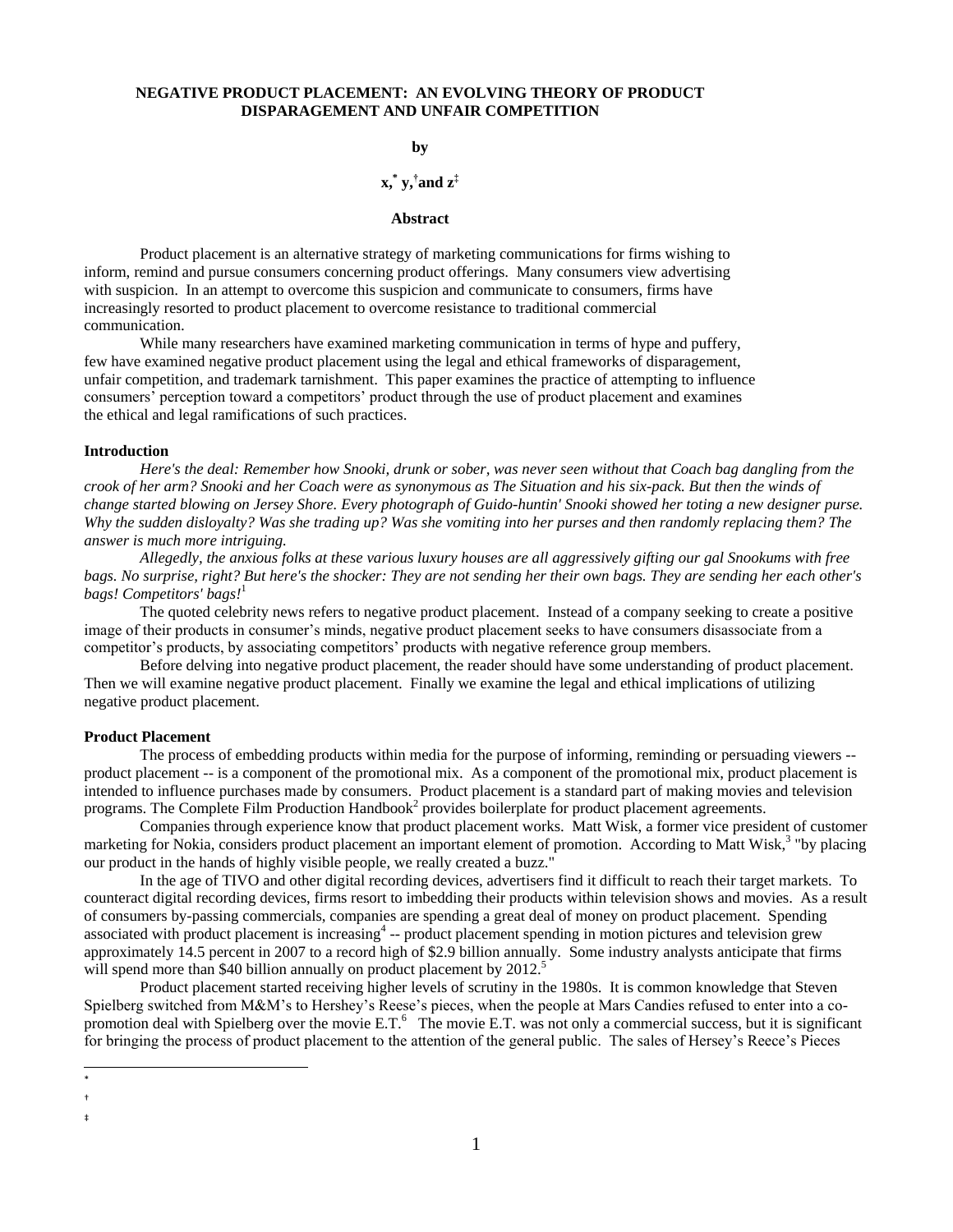increased greatly after the extraterrestrial alien featured in the movie E.T. followed a trail of Hershey's Reese's Pieces to his new home. This new found interest in product placement does not mean the process stated in the 1980's. Other authors consider the origins of product placement to be much older.<sup>7</sup> Wasko<sup>8</sup> places the origins of product placement in the movies to the 1940's, while Eckert<sup>9</sup> claims that product placement began in the 1930's. A few authors have claimed that product placement was an unstructured haphazard process until movies such as E.T. integrated artistic and commercial activities.<sup>10</sup>

Although the term product placement did not come into common use until the  $1980^{\circ}$ s,  $^{11}$  there is nothing new about product placement. The first documented instance of product placement occurs in Girel's 1896 film, Défilé du 8e Battalion a wheelbarrow proudly displays the name Sunlight Soap.

Thomas Edison incorporated more blatant promotions than Girel. Some of Edison films included advertising messages that were more borderline commercials. There is a 50 second scene of men smoking in front of an Admiral Cigarettes billboard in one of Edison's movies.<sup>12</sup> According to Newell,<sup>13</sup> the early Edison travel films were the prototypes for product placements deals. The production costs of these travel films were subsidized in part by the transportation companies. While filming the Lehigh Valley Railroad's fast passenger trains, The Black Diamond Express, the film crew was transported in a private railcar provided by the railroad.<sup>14</sup> Likewise, a later film, "A Romance of the Rail" -- a love story of a couple who meet on a train, coincided with the Erie-Lackawanna's promotional campaign for cleaner-burning anthracite coal.<sup>15</sup> In "A Romance of the Rail," the future bride's clothes unsullied by smoke.

Product placement is not limited to movies. Santo Kyoden, an  $18<sup>th</sup>$  century Japanese author, embedded information about the 578 products available for purchase at his tobacco shop as well as promotions for his other publications within his comic novelettes.<sup>16</sup> Carlyon claims that Dan Rice, a pre-Civil War entertainer, could be heard "singing for his supper" when he included the names of a local hotel and restaurants in his opening number.<sup>17</sup> Even literature is not immune from product placement. Newell, Salmon and Chang claim that Charles Dickens 's The Pickwick Papers could be considered an early form of product placement, direct-mail marketing, and entertainment-based merchandising. According to Fitzgerald, the name Pickwick stems from a London-to-Bath carriage line of Dickens' time.<sup>18</sup> The Pickwick carriage line even makes an appearance in the story, when the title character rides in a carriage with his name painted on the outside and this is the center of one of the stories. Supposedly, a furor erupted when the illustrator, Phiz, included a partly seen logo for Guinness Dublin Stout in a pub scene. Further, other manufacturers approached Phiz to include their products in future drawings.<sup>19</sup> Currently, video games include embedded products and images.<sup>20</sup> Some video games are created solely for the purpose of promotion.<sup>21</sup>

The practice of product placement has had many different names, such as, exploitation, tie-ups and tie-ins. Exploitation is a generic term that refers to the right to use a product in a media, whether or not there is some type of formal promotional activities. Tie-ins and tie-ups imply some type of formal promotional activities. Eckert suggested that tie-ups had been a part of the movie publicity machine since the  $1930s$ <sup>22</sup>

Earlier investigation of product placement, in the late 1980s, considered product placement as the inclusion of trademarked merchandise, brand-name products, or signage in a motion picture.<sup>23</sup> As this definition would allow a brand appearing solely from a director's attempt at mimicking reality, it is more consistent with the earlier term exploitation. Subsequent definitions added the requirement for a product placement to be in return for a fee or reciprocal promotional exposure.<sup>24</sup>

### **How and why Product Placement works**

Product placement can be equated with celebrity endorsement. McCracken defined a celebrity endorser as "any individual who enjoys public recognition and who uses this recognition on behalf of a consumer good by appearing with it in an advertisement.<sup>325</sup> Product placement is specifically a co-present mode of endorsement—the celebrity merely appearing with the product. Research has shown that celebrity endorsement is effective since it promotes product sales, increases awareness and favorable attitudes of the product, as well as purchase likelihood.<sup>26</sup>

Celebrity endorsements embody symbolic meanings. These meanings are evoked by a person, place or thing and go far beyond the words or actions of the endorser. Celebrity endorsers serve as a conduit for these symbolic meanings. Over time, products associated with these symbolic meanings become uniquely differentiated and their perceived value becomes greatly enhanced.<sup>27</sup> Langmeyer and Walker found that symbolic meanings embodied in a celebrity can indeed be identified, as well as classified and categorized.<sup>28</sup>

Two social psychological processes explain the effectiveness of celebrity endorsements. These two processes, source credibility and source attractiveness—source models, as McCracken labels them <sup>29</sup> -- stem from studies by Hovland and Weiss<sup>30</sup> and studies on source attractiveness reported by McGuire.<sup>31</sup> Both of these models contend that the effectiveness of a message depends on certain characteristics of the message source. Specifically, such characteristics as physical attractiveness and credibility of the source tend to increase the persuasiveness of the message. Refinements of the models indicate that not only does physical attractiveness play a role, but the likeability and attitude toward the endorser has a significant effect. The symbolic meaning embodied by the endorser has a greater effect than a celebrity's physical attractiveness. In fact, Kamins found that "physical attractiveness of the sources does not always enhance measures of attitudes change toward issues, products, and ad-based evaluations."<sup>32</sup> Silvera and Austad found that by measuring attitudes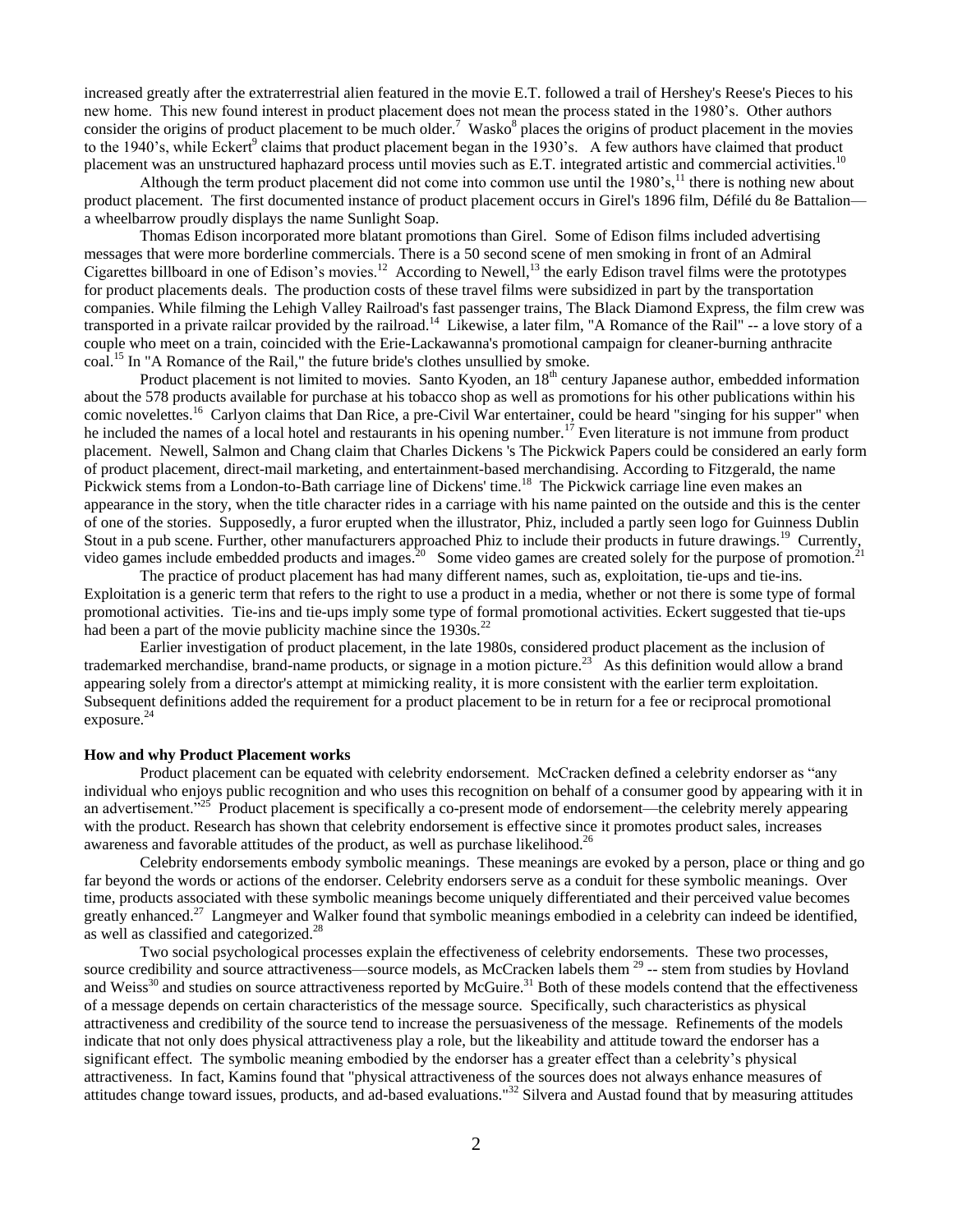toward the advertisement, the endorser and the product that consumers' attitudes toward a specific product were predicted by inferences about the endorser's liking for the product and by attitudes toward the endorser.<sup>33</sup>

It is not hard to imagine that endorsers with a negative image can have an adverse effect on consumers' attitudes toward a product or brand. In an experiment, Till and Shrimp found that negative information about a celebrity can cause consumers to lower their evaluations of a product or brand through an associative link between the brand and the celebrity.<sup>34</sup>

Symbolic meaning is also connected to the association of an endorser to the product image and the associative reference group. White and Dahl claimed that "[t]here are many examples of consumers avoiding products associated with particular groups: the teenager who doesn't want to wear his dad's aftershave, the baby boomer who won't use products associated with being 'elderly', the college student who avoids dressing 'geeky', etc..." They found that dissociative effects are often stronger than associative effect.<sup>35</sup>

## **Negative Product Placement**

Although most accounts of product placement tout the benefits of products, sometimes firms use product placement as a tool to disparage competitors' products. Just before the holiday season in 2005, a Denver news station, KWGN-Channel 2, aired a story about potentially unsafe toys just before the Christmas season. The news story was actually a video news release funded by Panasonic, Namco and Techno Source. All of the toys that were reported as being safe were manufactured by Panasonic, Namco and Techno Source; while all of the toys reported as "unsafe" were manufactured by rival companies.<sup>36</sup>

Negative product placement is not limited to America. Chao reports that one Chinese company gave away free clothing made with their competitor's Poppy fabric to the homeless and derelicts. The company's competitor had intended for this fabric to be used in high-end clothing. Instead of being associated with wealth, prestige, and luxury, the fabric is associated with poverty and homelessness. $37$  In a critique of media and advertising in the United Kingdom, Benrik commented "Now product placement is legal, brands could pay for competitors to be featured in awkward situations."<sup>38</sup>

Sometimes celebrities mention or endorse a product without being connected to the product. Marketing practitioners refer to this as unauthorized or unsolicited celebrity endorsement.<sup>39</sup> Unsolicited endorsements can be positive or negative. The question becomes whether an endorsement from a negative reference group member is the action of a competitor.

Incidents and examples of negative product placement are very difficult to find. Companies engaging in the practice naturally wish to keep their activities quiet. It is a well-known industry practice to engage outside firms in stealth marketing campaigns. In response to a question about which companies use stealth marketing, David Elias—CEO of a marketing company called Soulkool – said, ―…some of the clients that I can't speak about because of the contracts that we have with them…they talk about the fact that this type of marketing needs to stay undercover, and they pay us a lot of money to keep it that way." $40^{\frac{1}{40}}$ 

Stealth marketing is phenomena gaining in popularity. In a blog, marketer Julian Gratton boasted of a stealth marketing campaign he engineered for Rolls Royce called Whispers. The Whispers campaign consisted of a handsome middle aged gentleman driving around a younger attractive woman in a Rolls Royce. According to Gratton "The whole purpose of our 'whispers' campaign was to ensure that people attending the party would be envious of this couple. They would talk about them. Men would be envious of this guy in a Rolls Royce Phantom with a gorgeous wife... and the women would be green with envy at the gorgeous girl with the handsome older man... who had a very expensive car!"<sup>41</sup>

Popular marketing author Martin Lindstrom compared negative product placement with negative political campaigns. According to Lindstrom "The experience of the press and mainstream media tells us that bad news sells 10 times better than good news. And so it follows that bad news about a competitor promises more sales for the communicator. Is the trend here to stay? Are we seeing product-oriented advertising being usurped by the negative promotional habits demonstrated so capably by U.S. political campaigns? Or will the trend evaporate from the brand-builder's repertoire as quickly as it arrived?<sup> $42$ </sup> Since more evidence of negative product placement is beginning to surface, Lindstrom's worst fears are being realized.

#### **Marketing Ethics**

Ethics, not to be confused with morality, are simply rules of conducts. Beauchamp distinguishes ethics from morality by dividing ethics into two categories, a deontological approach and a utilitarian approach.<sup>43</sup> Under a deontological approach, based on the moral philosophies of Emmanuel Kant, the motive behind an action is most important. Kant insisted that every action should have pure intention behind it; otherwise the action was either meaningless or immoral. Further, Kant asserted that a person's motives and adherences to duty was the most important aspect of an action, not the final results. Simply put, the ends do not justify the means. This contrasts to the utilitarian approach, which relates to the consequences of an action. Under a utilitarian approach, a group attempts form rules of behavior that produce the greatest possible positive results with the least amount of negative consequences. Professional cannons of ethics relate most closely to the utilitarian approach.

According to Nantel & Weeks, "of all the management fields, the field of marketing is undoubtedly that which raises the most controversy when it comes to the question of ethics."<sup>44</sup> Stories abound about deceptive advertising and high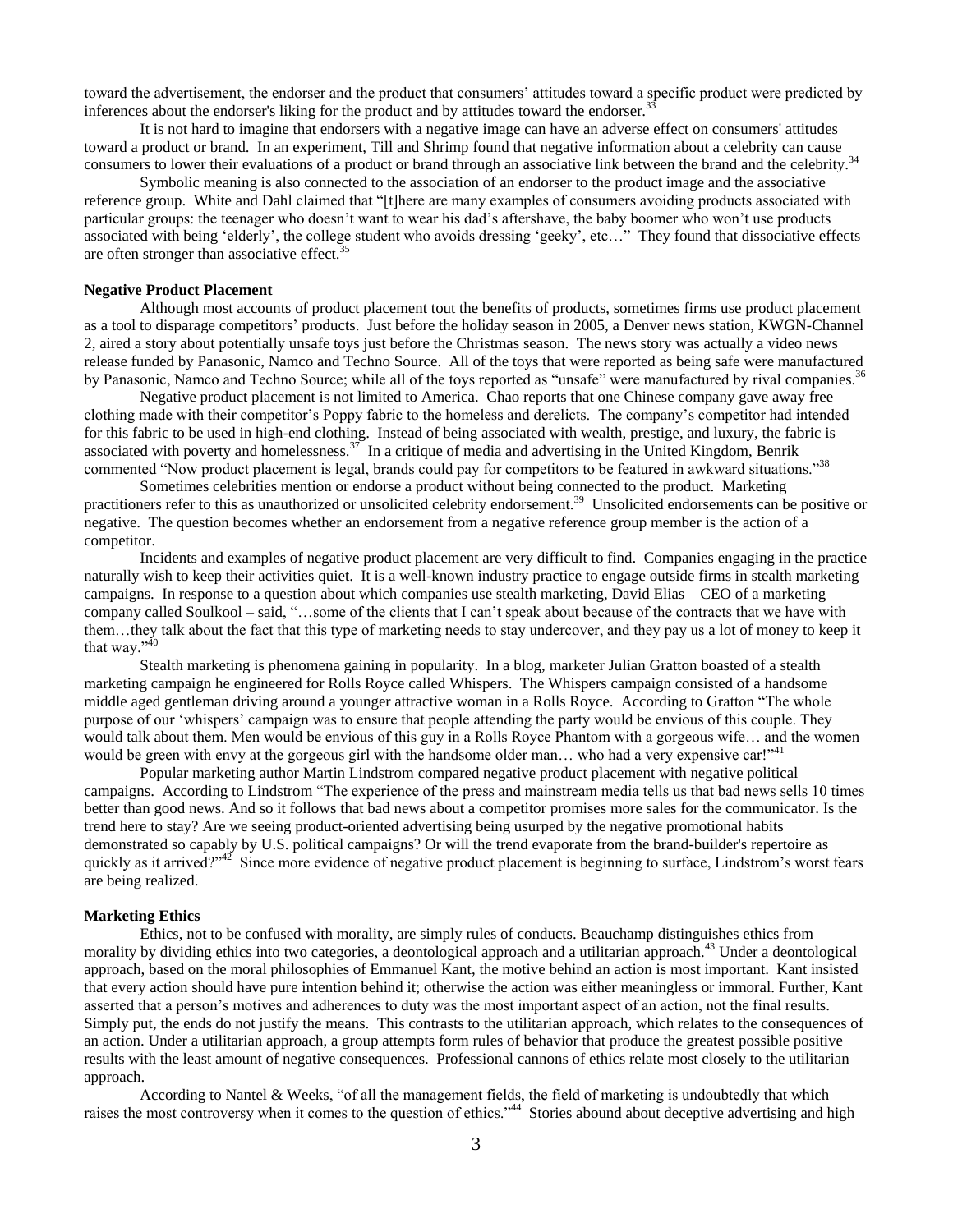pressure sales tactics. Some cultural observers consider marketing's promotion of consumption unethical. According to Daniel Bell, the incessant need for personal gratification among the successful, deteriorates the work ethic necessary for the success in capitalistic societies.<sup>45</sup> Further, Michael Weiss contends that marketing segmentation is one of the causes of societal fragmentation.<sup>46</sup> It is not that marketers are less ethical than other management professionals; marketing is one of the few portions of a company that touches the consumer. In this way, marketing is reflective of ethics within capitalistic societies.

Unlike the professions of law, engineering, or medicine, there are no statutory or corporate cannons of ethics in marketing. Marketing is not alone. With the exception of accountant associations, none of management practices are governed by a set of ethics that if violated could result in the loss of the ability to practice in that profession.<sup>47</sup> Even though there are no statutory or corporate cannons of ethics, several organizations have created codes of ethics concerning marketing activities. The American Marketing Association (AMA) Code of Ethics<sup>48</sup> covers general ethical norms and values associated with marketing activities; while the Word of Mouth Marketing Association (WOMMA) Code of Ethics<sup>49</sup> and the Public Relations Society of America (PRSA) Code of Ethics<sup>50</sup> are more specific and deal directly with activities associated with product placement. All of three of the codes of ethics, AMA, WOMMA, and PRSA, consider honesty to be core ethical value. Both the WOMMA and the PRSA codes of ethics specifically state that members must reveal sponsors for represented causes and interests. This would call into question whether omitting the identity of the initiator of the negative product placement is an ethical act. There is also some question of whether it is ethical for one firm to disparage another firm's products solely based on negative association through contrived means. Beyond the ethical issues, is the practice of negative product placement legal?

### **Disparagement and Injurious Falsehood**

While ethical frameworks address how one ought to act under societal rules, common law tort and statutory laws set recognizable standards of conduct that require a particular course of action. There currently exists a variety of tort laws and statutory schemes that could or should address the issue at hand. Eventually, it may be determined that a new tort be created to remedy potential customer confusion and injuries to corporate competitors. The remainder of this article will address the current existing array of torts and the applicable statutory and regulatory schemes addressing the issue at hand.

The earliest known cases of disparagement are two English decisions from the late 1500's. Neither case dealt with the nature and reputation of a company's products, but instead dealt solely with false accusations with regard to ownership of real property.<sup>51</sup> It was much later, in 1874, that the court expanded the concept of an action for disparagement to include the denigration of goods and products.<sup>52</sup> "It seems to me that where a plaintiff says you have without lawful excuse made a false statement about my goods to their comparative disparagement, which false statement has caused me to lose customers, an action is maintainable." 53

In the United States, the first Restatement of Torts defined disparagement as:

One who, without a privilege to do so, publishes matter which is untrue and disparaging to another's property in land, chattels or intangible things under such circumstances as would lead a reasonable man to foresee that the conduct of a third person as a purchaser or lessee thereof, might be determined thereby is liable for pecuniary loss resulting to the other from the impairment of vendibility thus caused.<sup>54</sup>

Soon afterward, William Prosser wrote that the tort of disparagement consisted of false communications which damage or tend to damage the reputation as to the quality of goods or services. He further wrote that the terms disparagement, trade libel and slander of goods were largely synonymous.<sup>55</sup>

As the tort evolved, disparagement, as defined in the original Restatement of Torts, has been largely subsumed "within the broader confines of injurious falsehood":

One who publishes a false statement harmful to the interests of another is subject to liability for pecuniary loss resulting to the other if

(a) he intends for publication of the statement to result in harm to interests of the other having

a pecuniary value, or either recognizes or should recognize that is likely to do so, and

(b) he knows that the statement is false or act in reckless disregard of its truth or falsity.<sup>56</sup>

Disparagement does, however, continue in Restatement (Second) of Torts §629.<sup>57</sup> Courts have certainly adopted the Restatement (Second) view, melding together the previous array of torts. "In the modern law, the tort of 'injurious falsehood' is the general umbrella term for a collection of torts such as ... 'product disparagement' or 'trade libel'.."<sup>58</sup> In *College Savings Bank v. Florida Prepaid Postsecondary Ed. Expense B*. the court opined that:

there is a tort which passes by many names. Sometimes it is called slander of title, sometimes slander of goods, or disparagement of goods, or trade libel, or unfair competition, or interference with prospective advantage. Under whatever the name, the essentials of the tort appear to be the same. It consists of the publication, or communication to a third person, of false statements concerning the plaintiff, his property, or his business.<sup>59</sup>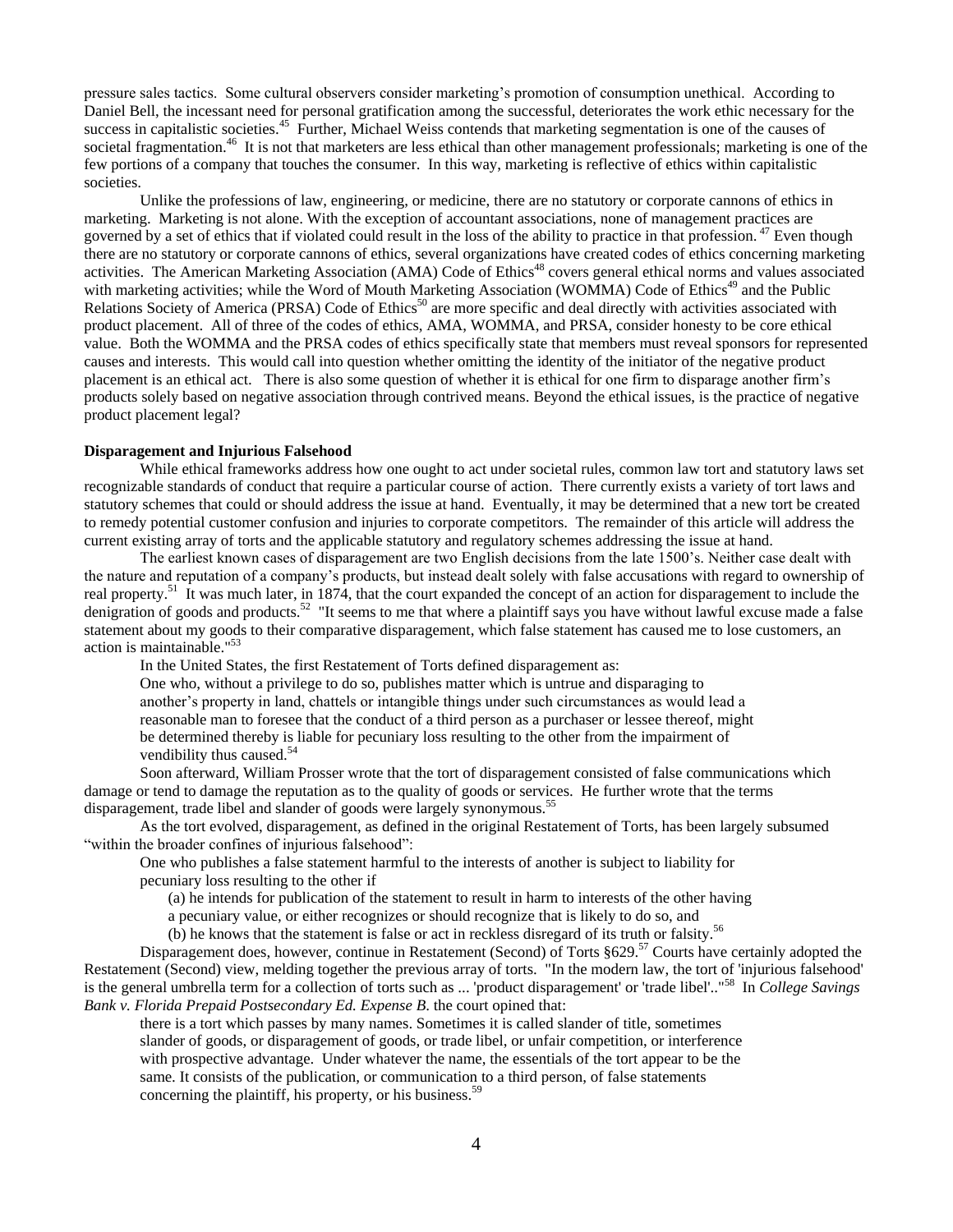In *Fillmore v. Maricopa Water Processing Sys.*, the court quoted the Restatement (Second) of Torts §623A, saying that, "[t]he theories of injurious falsehood and defamation tend to overlap particularly in cases of disparagement of the plaintiff's business or product."<sup>60</sup> In *David E Seitz and Microtherm, Inc v. Rheem Manufacturing Company, Water Heater Innovations, Inc. d/b/a Marathon Water Heaters*, the Federal District Court agreed saying, that, "[t]he tort of product disparagement falls within the broader actions of defamation and injurious falsehood."<sup>6</sup>

Nevertheless, courts have been careful to distinguish between defamation dealing with reputation and feelings of an individual and reputation dealing with corporations and its products. "Since a corporation has no character to be affected by libel and no feelings to be injured, an article to be libelous as to a corporation must have a tendency to directly affect its credit or property or cause it pecuniary injury".<sup>62</sup> "The action for defamation is to protect the personal reputation of the injured party as distinguished from an action for disparagement which is to protect the economic interest of the injured party against pecuniary loss."<sup>63</sup>

It has long been established that a corporation has the legal status of a "person" under Fourteenth Amendment protections.<sup>64</sup> The courts have clouded the issue by looking to corporations as the equivalent of public figures, applying the *New York Times Co. v. Sullivan*<sup>65</sup> requirement of requiring actual malice to exist. The New York Times actual malice standard applies to both product disparagement claims and defamation claims in cases where the plaintiff is a public figure.<sup>66</sup>

In *Bose v. Consumers Union of United States*, <sup>67</sup> Bose, an electronics manufacturer, sued following publication of an article by the defendant in which the sound of a particular Bose system was described as having sound that tended to wander "about the room." When respondent refused to publish a retraction, petitioner filed a product disparagement action in Federal District Court. The court ruled that petitioner was a "public figure," and therefore, pursuant to the First Amendment as interpreted in *New York Times Co. v. Sullivan,* to recover, petitioner must prove by clear and convincing evidence that respondent made a false disparaging statement with "actual malice." The District Court found actual malice to exist, however the Court of Appeals overturned the decision. The Court of Appeals decision was then affirmed by the Supreme Court.<sup>68</sup>

While this standard may be applicable to false statements made with regard to scienter and intent, the *New York Times* standard should not apply with regard to actions affirmatively made by a corporation when competing with another corporation. Actions result from a conscious intent, while oral or written statements may cause allegations of disparagement due to offhand comments not intended for publication or from pure misinterpretation. It has long been established that disparagement, and by implication, injurious falsehood, could be evidenced through not only statements, but through courses of conduct.<sup>69</sup> In the Snooki opening scenario, hand bag manufacturers and designers made no oral or written statements regarding Snooki's use of other companys' bags, but instead allowed published pictures, taken by independent third parties but sure to occur, to communicate the message they desired. This course of conduct cannot be considered anything other than calculated and intentional evidencing actual malice thus satisfying the *New York Times* standard. Further note that the Restatement (Second) of Torts § 623A includes a caveat which appears to negate the *New York Times* actual malice requirement with regard to injurious falsehood.<sup>70</sup> While one might argue that no false communications were directly made, courts have determined that even when the statements made by a defendant are not literally false, they rationalized that actual deception and confusion caused to the general public could be the basis of a successful cause of action.<sup>71</sup>

Disparagement and resulting injurious falsehood, similar to defamation, require communication or publication of the false statement or allegation.<sup>72</sup> Written or oral statements can easily form the basis for communication simply by their public publication or utterance. Conduct can be much more subtle. In the "Snooki" scenario, one must ask why a designer would purchase competitors' products to send to Snooki, or those like her. The answer seems obvious. Their hope is to discredit and defame the quality of the competitor's trade name and aura of respectability by associating the competitor's products with unsavory, sleazy and unpleasant users whom they hope the general public would feel uncomfortable emulating.

Communication results from giving competitor's products to Snooki, knowing that her every move is chronicled by competing paparazzi. Companies know that her use of the competitor's products will be widely broadcast on both television and in print media. Even without an oral or written statement, the distinct design of a designer hand bag is easily recognizable to those with an interest. Such conduct, pursuant to the Restatement (Second) of Torts § 631<sup>73</sup> certainly qualifies as communication and certainly satisfies § 631 (c).

The most difficult hurdle that a plaintiff in a disparagement case must overcome is evidencing damages. Generally, special damages must be proven.<sup>74</sup> The Delaware Chancery Court, in *Pharmaceutical Product Development, Inc. v. Tvm Life Science Ventures Vi, L.P., Lux Ventures Ii, L.P.<sup>75</sup>, stated that "special damages in a tort action, refers to actual damages* suffered as a result of a defendant's wrongdoing. Special damages are similar to consequential damages in that special damages are those "which are the actual, but not the necessary, result of the injury complained of, and which in fact follow it as a natural and proximate consequence in the particular case, that is, by reason of special circumstances or conditions." <sup>76</sup> The parties and the authorities seem to agree that consequential and special damages are in large part synonymous.<sup>77</sup>

Therefore, in a disparagement scenario, a plaintiff would need to prove a loss in terms of sales or somehow evidence a loss of reputation or good will. In either case a plaintiff alleging loss of sales would need to prove a direct causal connection between the alleged disparagement and the damages suffered.<sup>78</sup>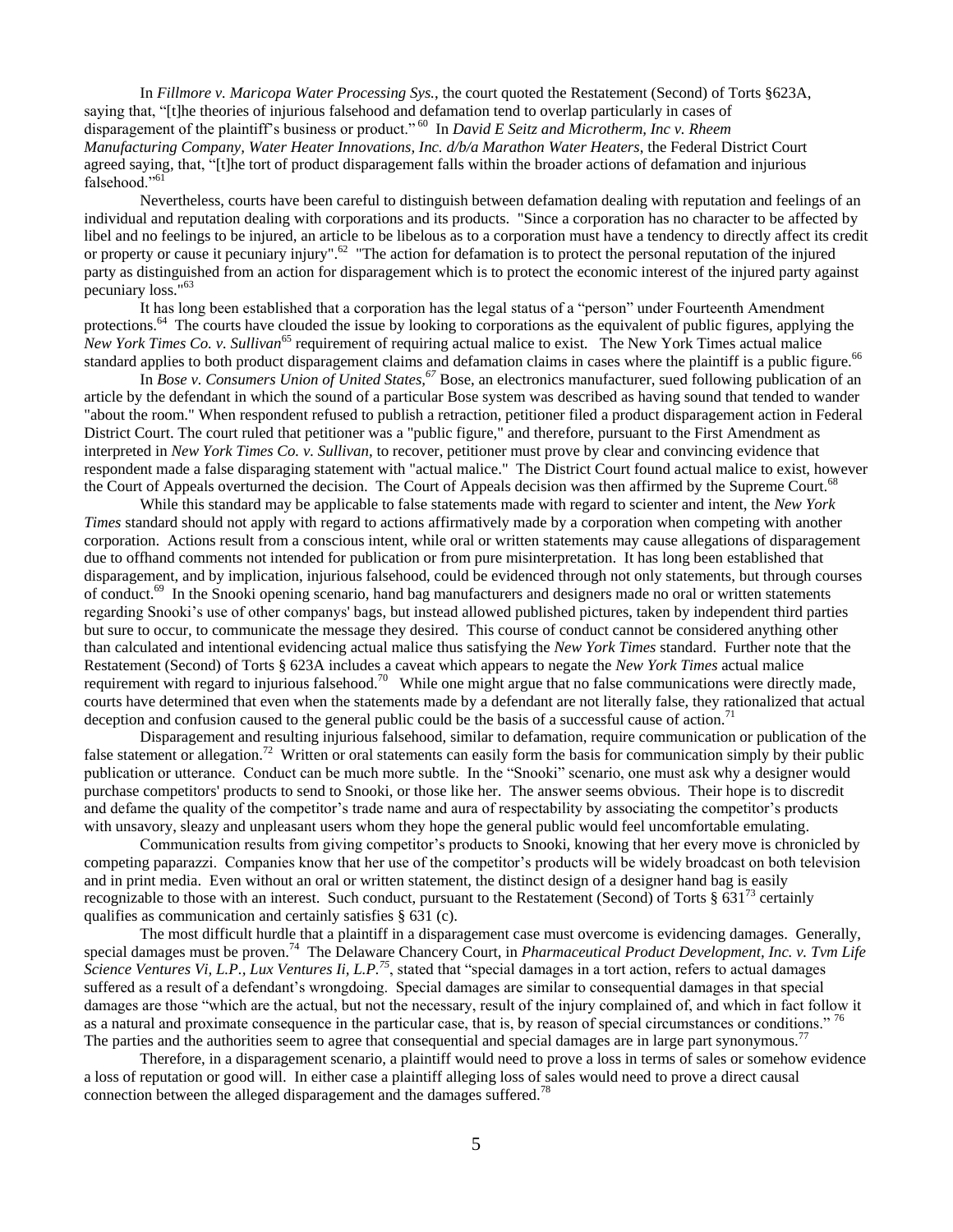*Diamond Triumph Auto Glass, Inc. v. Safelite Glass Corporation*<sup>79</sup> involved a claim of false advertising causing disparagement of the plaintiff. When examining the issue of damages, the court determined that since a plaintiff "cannot" obtain relief by arguing how consumers could react, it must show how consumers actually do react."<sup>80</sup> Citing *Johnson &* Johnson-Merck Consumer Pharm. Co. v. Rhone-Poulenc Rorer Pharm., Inc.,<sup>81</sup> the court stated that "the success of the claim usually turns on the persuasiveness of a consumer survey. $182$ 

Marketing practitioners agree that companies need to be able to protect their brand and brand equity. In the past, a brand played a relatively limited role in marketing; it served to merely identify and distinguish a certain product. Today, however, the corporate branding strategy has both magnified and amplified these functions by reversing the function of a trademark. In other words, instead of serving as a product identifier, branding strategies today make the trademark -- and the cultural identities associated with the mark -- the product itself.<sup>83</sup> "Today, branding strategies make up a significant portion of general corporate strategy; financial analysts claim that brand equity makes up a tremendous amount of company value."<sup>84</sup>

# **Lanham Act § 43(a) - (15 U.S.C.A. § 1125)<sup>85</sup>**

#### *Unfair Competition*

There are a number of statutes, both federal and state, which prohibit "unfair competition." The Lanham Act and the FTC Guidelines Concerning Use of Endorsements and Testimonials in Advertising have specific provisions regarding deceptive practices in advertising and promotion.

The Lanham Act creates a cause of action for misrepresentation in commercial advertising or promotion so that trademark owners are able to protect the value of their marks and to prevent others' use of these marks "in ways likely to confuse consumers into believing falsely that the markholder...approves of…or is otherwise affiliated with an unauthorized use of the mark."<sup>86</sup> Owners of fashion trademarks spend resources developing a brand identity and establishing a reputation for producing high quality goods. Trademark law, therefore, protects not only the mark itself, but also "against confusion as to the markholder sponsorship or approval of a product or service."<sup>87</sup>

In order to establish a *prima facie* case of misrepresentation under the Lanham Act, the plaintiff must show that:

(1) The defendant made a misrepresentation in commercial advertising or promotion

concerning goods, services, or commercial activities;

- (2) The misrepresentation actually deceived or tended to deceive its recipients;
- (3) The misrepresentation was likely to influence purchasing decisions;
- (4) The misrepresentation injured or was likely to injure the plaintiff; and
- (5) Misrepresentation was made in commerce.<sup>88</sup>

Could the practice of providing a competitor's product to a negative endorser be interpreted as unfair competition? How could these elements met by the example given in the opening scenario? *Misrepresentation*

Black's Law Dictionary defines misrepresentation as "[a]ny manifestation by words or other conduct by one person to another that, under the circumstances, amounts to an assertion not in accordance with the facts."<sup>89</sup> The practice of sending a competitor's product to a negative endorser gives the false impression that the person seen using the product has actually purchased the item and, by extension, is promoting its use. The practice at issue, creates an impression, or assertion, that is "not in accordance with the facts," which can be interpreted as misrepresentation for purposes of the Lanham Act. *Promotion*

Promotion is part of the classic "marketing mix" which consists of product, price, place, and promotion – the 4 P's of marketing.<sup>90</sup> The promotional mix includes such elements as advertising, public relations, personal selling, and sales promotions. Product placement falls under the category of public relations. As one author notes, "Product placements are on a meteoric rise in the United States. Greater numbers of advertisers are looking for alternatives to traditional advertising avenues, in search of more effective ways to reach an ever-elusive audience.<sup>991</sup> The opening scenario presents an example of a negative form of product placement, giving the impression that the user of the pictured designer purse is endorsing it. *Likely to d*eceive

Turning again to Black's Law Dictionary, the definition of deceit is "[a] fraudulent and cheating misrepresentation, artifice, or device, used by one or more persons to deceive and trick another, who is ignorant of the true facts, to the prejudice and damage of the party imposed upon. $^{592}$ 

If the misrepresentation is established, the remaining requirement of this element would be that the recipient of the communication is or is likely to be deceived by the implicit message, i.e., that the person using the competitor's product is, in fact, endorsing it. Product placement is subtle and sophisticated, and consumers are not always aware that they are being subjected to an advertisement or promotion. As one author notes, "Obliviousness to the act of advertising carries with it a number of negative consequences. Consumers may be compelled to buy products based on incomplete information."<sup>93</sup> In other words, they are "ignorant of the true facts" and therefore deceived or likely to be deceived. *Likely to influence purchasing decision*

Courts have interpreted the statutory language "likely to be damaged"<sup>94</sup> to mean "likely to influence a purchasing decision."<sup>95</sup> This requirement has been met if a statement is found to be literally false. As one court stated, "It is not easy to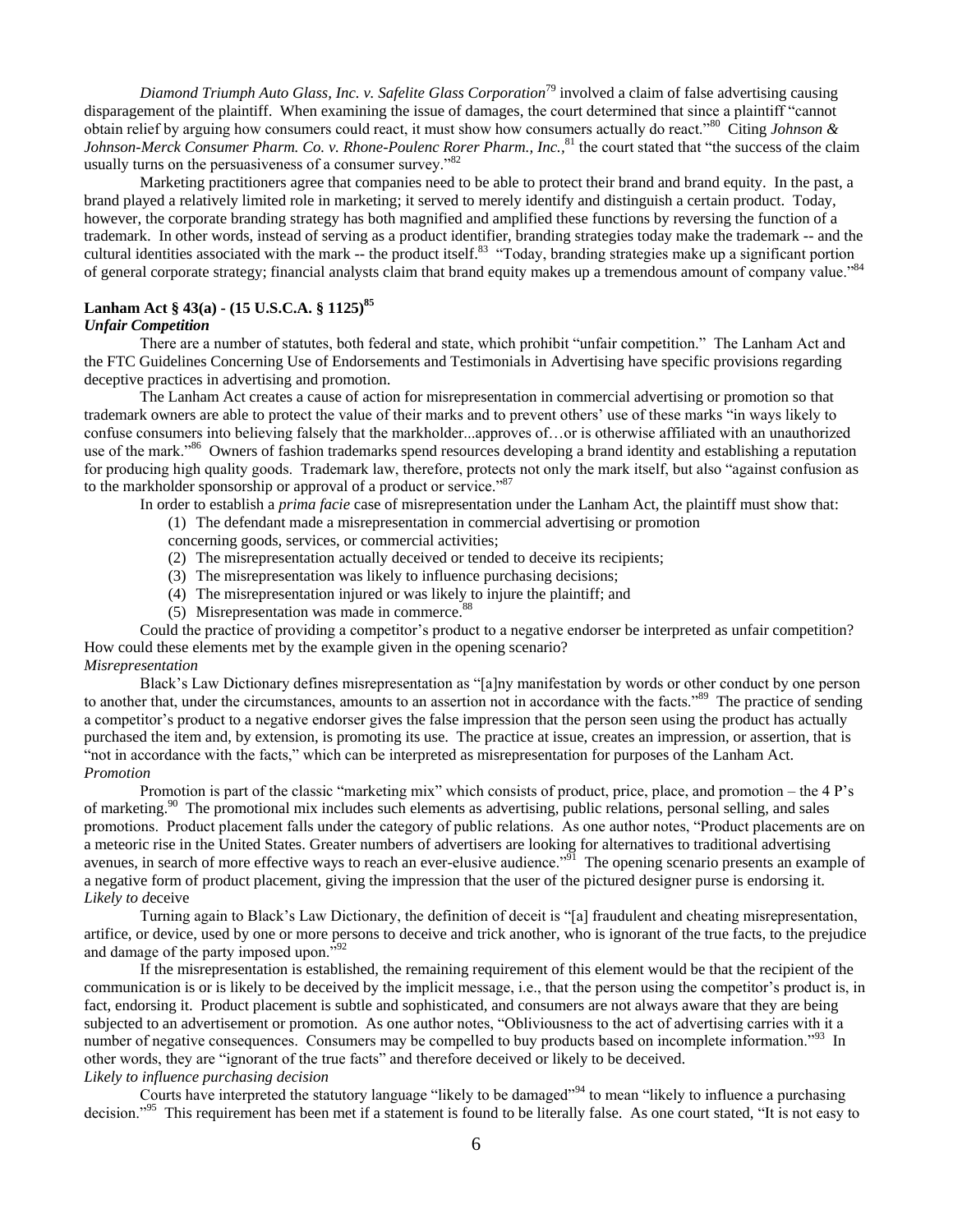establish actual consumer deception through direct evidence. The expenditure by a competitor of substantial funds in an effort to deceive consumers and influence their purchasing decisions justifies the existence of a presumption that consumers are, in fact, being deceived."<sup>96</sup> Unlike the tort of disparagement or injurious falsehood, there is no requirement under the Lanham Act to prove "special damages."

## **Trademark Tarnishment - Trademark Dilution Revision Act (TDRA) of 2006<sup>97</sup>**

The TDRA replaced the earlier Federal Trademark Dilution Act of 1995 (FTDA), which required the claimant to produce actual evidence of dilution, as interpreted in the U. S. Supreme Court decision in *Moseley v. V. Secret Catalogue, Inc.*, 537 U.S. 418 (2003). The TDRA amends Section 43(c) of the Lanham Act to permit a trademark owner of a famous mark to file for an injunction against a person who "commences use of a mark or trade name in commerce that is likely to cause dilution by blurring or *tarnishment* of the famous mark, regardless of the presence or absence of actual or likely confusion…" (emphasis added). The TDRA further provides that "dilution by tarnishment is association arising from the similarity between a mark or trade name and a famous mark that harms the reputation of the famous mark.<sup>198</sup>

In addition to changing the dilution standard, the TDRA created additional fair use exceptions beyond the prior exceptions for news reporting and commentary. New fair uses include comparative advertising and "identifying and parodying, criticizing, or commenting upon the famous mark owner or the goods or services of the famous mark owner."<sup>99</sup> Any "noncommercial use of a mark"<sup>100</sup> is also specifically excluded from coverage.

Under the FTDA, courts interpreted tarnishment as a use by junior user "in a manner that could hurt the reputation of the senior user's mark, i.e., it [was] the use of a trademark in a manner ‗totally dissonant with the image projected by the mark."<sup>101</sup> A "junior" business, for example, could portray a trademarked product of a competitor "senior" markholder being used by a person with whom the senior markholder would not want its items to be associated.

It is unclear at this time whether tarnishment would be interpreted the same way under the Trademark Dilution Reduction Act. In one author's opinion, "TDRA tarnishment focuses on the defendant's use of the *defendant's own mark*...It is not enough that a defendant use the famous mark in a distasteful way."<sup>102</sup> This view would require a plaintiff to show that the defendant used the plaintiff's famous senior mark in relation to the defendant's own goods, rather than merely reflecting the plaintiff's product or mark in a disreputable manner that would tarnish the mark.<sup>103</sup> If courts adopt this viewpoint, then the cause of action for tarnishment would be significantly more difficult for senior trademark owners to prove for cases in which a competitor shows plaintiff's product being used in a distasteful or disreputable manner but without claiming that the junior markholder has an association with the given product.

## **FTC Guidelines Concerning Use of Endorsements and Testimonials in Advertising**

The FTC defines "endorsement" as "any advertising message (including...likeness or other identifying personal characteristics of an individual..." that consumers are likely to believe reflect the opinions of a party other than the sponsoring advertiser..."<sup>104</sup> If a marketing campaign uses a celebrity endorsement as a part of its promotional mix, the endorsement "must reflect the honest...experience of the endorser."<sup>105</sup> Furthermore, advertisers may be liable for "false or unsubstantiated statements made through endorsements, or for failing to disclose material connections between themselves and their endorsers."<sup>106</sup>

There seem to be no specific prohibitions for the type of negative endorsement or "negative product placement" that is described in the opening scenario. In this type of situation, what company would be considered the sponsors of the "marketing campaign" in which a competitor's product is sent to a negative role model? Could the company contributing the product be liable for "false or unsubstantiated" statements made by giving the impression that the end user of the product is endorsing the product through its use or placement?

Furthermore, § 255.1 provides that "an endorsement may not convey any express or implied representation that would be deceptive if made directly by the advertiser." In the case of negative product placement, the implied representation would be that the celebrity who is depicted using the competitor's product endorses that product and that the seller of that product agreed to have this celebrity make the endorsement. If the "advertiser" is, in fact, a competitor who places a product in the hands of a negative endorser, this placement violates § 255.1, since a direct express statement such as "Snooki uses Brand X and is a celebrity endorser" would be deceptive.

The FTC is empowered to administer the FTCA. Its powers were further extended by the Wheeler-Lea Act of 1938.<sup>107</sup> Elements of deceptive trade practices have been interpreted as: "(1) there was a representation; (2) the representation was likely to mislead customers acting reasonable under the circumstances; and (3) the representation was material."<sup>108</sup> "[M]ateriality requires neither reliance on the misrepresentation nor an injury. When a fact is misrepresented intentionally, the FTC can infer that the misrepresentation is material."<sup>109</sup> Moreover, if the FTC has reason to believe that a party has violated a part of the FTCA, it may request an injunction to stop the practice, pending the outcome of an administrative hearing.

## **Conclusion**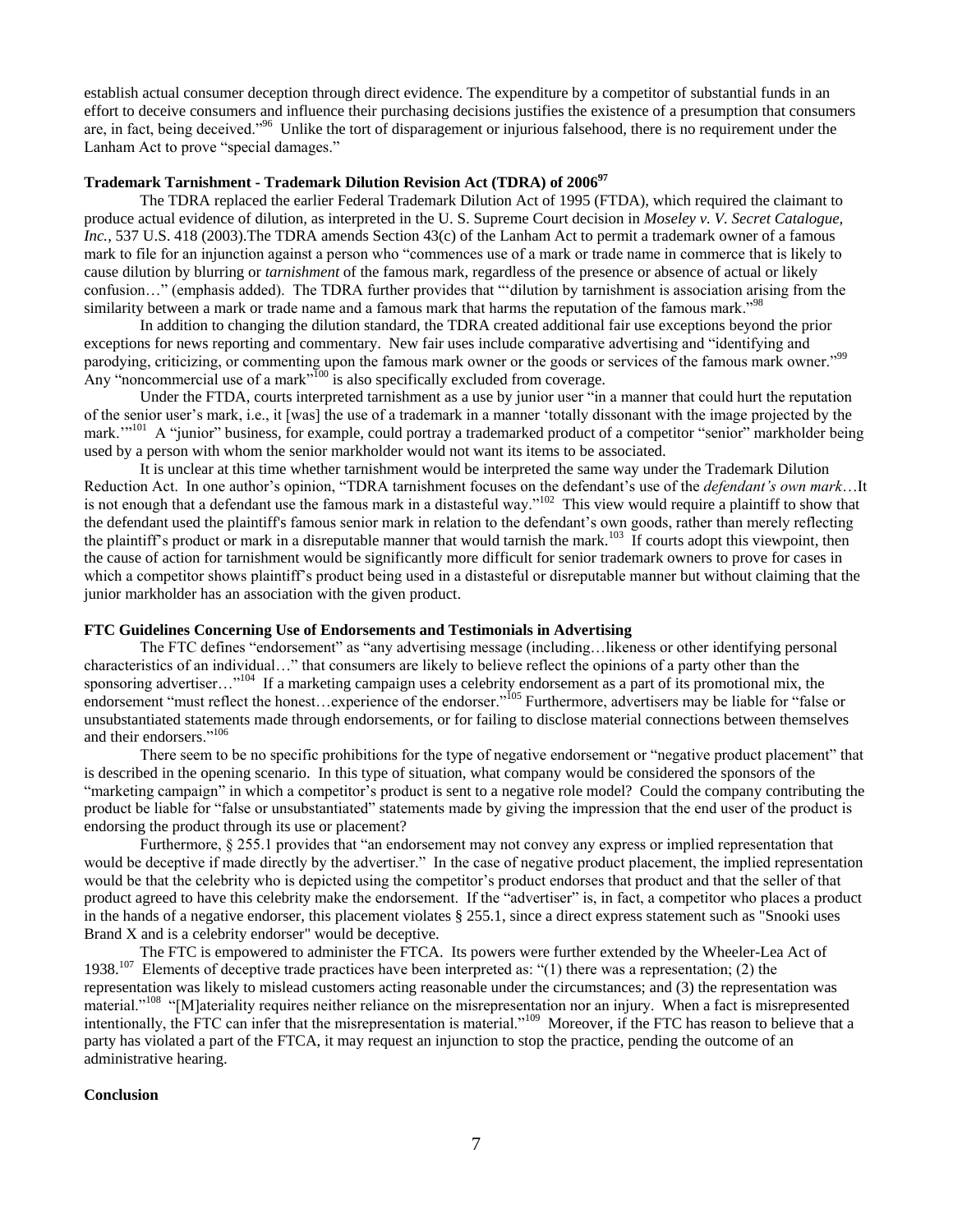How much does "celebrity" affect consumer behavior? "They have come to embody abstract issues or points of view, and are shorthand forms for ideals or expertise."<sup>110</sup> Positive role models are good business for sellers, negative role models, by implication, could easily harm a business and its brand. Companies abandoned Tiger Woods when his marital problems surfaced. Gilbert Gottfried recently lost a huge contract as the voice of Aflac Insurance after tweeting tasteless jokes following the earthquake and tsunami disasters in Japan. Companies choose not to associate with those who could tarnish their image and harm their brand. It should be an actionable tort to nefariously deceive the public by engaging in conduct that leads the public to believe that a "celebrity" with a negative image is in any way affiliated with a competitor.

These types of deceptive advertising practices should also be regulated under the Lanham Act, the Trademark Dilution Revision Act, and FTC Guidelines Concerning Endorsements. While ethical standards promoted by such groups as the American Marketing Association, the Word of Mouth Marketing Association, and the Public Relations Society of America either implicitly or explicitly require their members to reveal sponsors of promotional campaigns, they have done little to curb stealthier methods of endorsement and product placement. Persons who are injured by deceptive advertising practices should be able to rely on the legal system to enjoin these deceptive practices and to grant monetary relief for damages incurred through the use of negative product placement.

Footnotes

<sup>2</sup> EVE LIGHT HONTHANER, THE COMPLETE FILM PRODUCTION HANDBOOK, Volume 1, Focal Press (2001).

http://www.adweek.com/aw/esearch/article\_display.jsp?vnu\_content\_id=521481.

- <sup>5</sup> Mohomad Shahnaz, *PQ: Branded Entertainment to Surge in '08*, Adweek.com, Feb. 12, 2010. *Available at* http://adweek.com/aw/content\_display/news/media/e3i11eaec8a171fba4996f6f978d0ds75ec.
- 6 *Product Placement Hits the Small Screen,* Fox.com Entertainment*,* Aug. 9, 2002, *available at*  http://www.foxnews.com/story/0,2933,59743,00.html.
- 7 Jay Newell, Charles T. Salmon, Susan Chang, *The Hidden History of Product Placement*, 50 JOURNAL OF BROADCASTING & ELECTRONIC MEDIA 575 (Dec. 2006).
- $^8$  J. Wasko, Hollywood in the Information Age: Beyond the Silver Screen (Polity 1994).
- <sup>9</sup> Charles Eckert, *The Carole Lombard in Macy's Window*, 3 QUARTERLY REVIEW OF FILM 1 (1978).
- <sup>10</sup> S. K. Balasubramanian, *Beyond Advertising and Publicity: Hybrid Messages and Public Policy Issues*, 23 JOURNAL OF ADVERTISING 4, 29-46 (1994), M. C. Miller, SEEING THROUGH MOVIES, New York: Pantheon (1990).
- <sup>11</sup> Newell, *supra* note 7*.*

 $\overline{a}$ 

- <sup>12</sup> C. MUSSER, EDISON MOTION PICTURES, 1890-1900: AN ANNOTATED FILMOGRAPHY (Smithsonian Institution Press 1997).
- <sup>13</sup> Newell, *supra* note 7.
- <sup>14</sup> Musser, *supra* note 12.
- <sup>15</sup> E. S. Porter, *A Romance of the Rail, United States: Delaware, Lackawanna & Western Railroad, (motion picture) (1903).* <sup>16</sup> A. L. Kern, *Blowing Smoke: Tobacco Pouches, Literary Squibs, and Authorial Puffery in the Pictorial Comic*
- *Fiction(Kibyoshi) of Santo Kyoden (1761-1816).* (Unpublished doctoral dissertation, Harvard University, Cambridge University 1997).
- <sup>17</sup> D. CARLYON, DAN RICE, (Perseus 2001).
- <sup>18</sup> P. H. FITZGERALD, THE HISTORY OF PICKWICK (Chapman and Hall 1891).
- <sup>19</sup> J. WICKE, ADVERTISING FICTIONS: LITERATURE, ADVERTISEMENT AND SOCIAL READING (Columbia University Press 1988).
- <sup>20</sup> Dan Grigorovici & Corina Constantin, *Experiencing Interactive Advertising Beyond Rich Meida: Impacts of Ad Type and Presence on Brand Effectiveness in 3D Gaming Immersive Virtual Environments*, 5 JOURNAL OF INTERACTIVE ADVERTISING 1 (2004).
- <sup>21</sup> Tina Winkler & Kathy Buckner, *Receptiveness of Gamers to Embedded Brand Messages in Advergams: Attitudes Towards Product Placement*, 7 JOURNAL OF INTERACTIVE ADVERTISING 24 (2006).

<sup>22</sup> Eckert, *supra* note 9.

<sup>23</sup> E. M. Steortz, *The Cost Efficiency and Communication Effects Associated With Brand Name Exposure Within Motion Pictures* (1987) (unpublished master's thesis, West Virginia University).

<sup>1</sup> Simon Doonan, *How Snooki Got Her Guicci: The Dirt on Purses*, THE NEW YORK OBSERVER, (2001), *available at* http://www.observer.com/.2010/culture/pricey-landscaping.

<sup>3</sup> *Product Placement is Paramount*, ADWEEK, Oct. 16, 2010, available at

<sup>4</sup> L. Kivijarv, PRODUCT PLACEMENT SPENDING IN MEDIA 2005: HISTORY, ANALYSIS AND FORECAST, 1975-2009*.* (PQ Media 2005).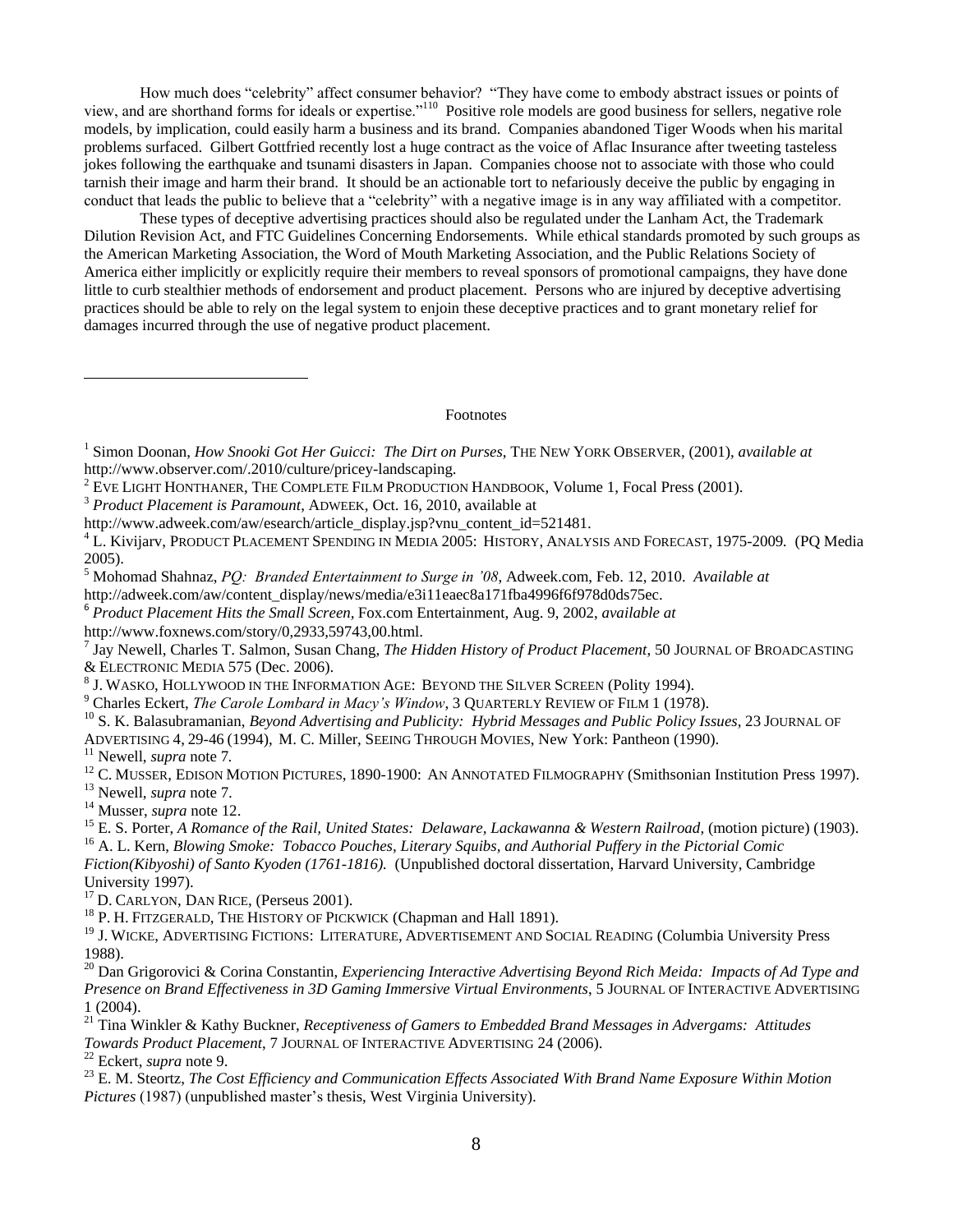<sup>24</sup> I. D. Nebenzahl & E. Secunda, *Consumers' Attitude Toward Product Placement in Movies*, 12 INTERNATIONAL JOURNAL OF ADVERTISING 1 (1993).

<sup>25</sup> Grant McCracken, *Who is the Celebrity Endorser? Cultural Foundations of the Endorsement Process*, 16 JOURNAL OF CONSUMER RESEARCH, 310 (December, 1989).

<sup>26</sup> Lynn R. Kahle & Pamela M. Homer, *Physical Attractiveness of the Celebrity Endorser: A Social Adaptation Perspective*, 11 JOURNAL OF CONSUMER RESEARCH 954 (March, 1985); C. Atkins & M. Block, *Effectiveness of Celebrity Endorsers*, 23 JOURNAL OF ADVERTISING RESEARCH 57 (1983).

<sup>27</sup> George Gerbner, Larry Gross, Michael Elley, Marily Jackson-Beeck, Suzanne Jeffries-Fox & Nancy Signorielli, *TV Violence Profile #8*, 27 JOURNAL OF COMMUNICATIONS 171 (1977).

<sup>28</sup> Lynn Langmeyer & Mary Walker, *A First Step to Identify the Meaning in Celebrity Endorsers*, 18 ADVANCES IN CONSUMER RESEARCH 364 (1991).

<sup>29</sup> McCracken, s*upra*, note 24.

 $\overline{a}$ 

<sup>30</sup> Carl I. Hovland & Walta Weiss, *The Influence of Source Credibility on Communication Effectiveness*, 15 PUBLIC OPINION QUARTERLY 635 (1951-1952).

<sup>31</sup> WILLIAM J. MCGUIRE, *Attitudes and Attitude Change*, HANDBOOK OF SOCIAL PSYCHOLOGY, 233-346 Vol. 2, (Gardner Lindzey & Elliot Aronson eds., 1995).

<sup>32</sup> Michael A. Kamins, *An Investigation of the "Match-Up Hypothesis in Celebrity Advertising: When Beauty May Be Only Skin Deep*, 19 JOURNAL OF ADVERTISING 4 (1990).

<sup>33</sup> David H. Silvera & Benedikte Austad, *Factors Predicting the Effectiveness of Celebrity Endorsement Advertisements*, 38 EUROPEAN JOURNAL OF MARKETING 1509 (2004).

<sup>34</sup> Brian D. Till & Terence A. Shrimp, *Endorsers in Advertising: The Case of Negative Celebrity Information*, 27 JOURNAL OF ADVERTISING 1 (1998).

<sup>35</sup> Katherine White & Darren W. Dahl, *To Be or Not To Be: The Influence of Dissociative Reference Groups on Consumer Preferences*, 16 JOURNAL OF CONSUMER PSYCHOLOGY 404 (1998).

<sup>36</sup> Dirk Kreck, *Channel 2 in Scrutiny in "Fake News: Investigation*, DENVER POST, June 5, 2006, at F9.

<sup>37</sup> Chiang Chao, *Anti-Implantation Marketing: New means of Malicious Competition*, MODERN ADVERTISING, Nov. 16, 2010.

<sup>38</sup> Ben Carey & Henrik Delehag, *Benrick Pitch: Negative Product Placement*, THE GUARDIAN, Feb. 22, 2010.

<sup>39</sup> Lamont Swittenberg, *What Matters Now: The Rise of Unsolicited Celebrity Endorsement*, LUMINOSITY MARKETING, Sept. 24, 2010.

<sup>40</sup> *Sixty Minutes: Undercover Marketing Uncovered* (CBS television broadcast Oct. 26, 2003).

<sup>41</sup> Posting of Julian Gratton to Red C Marketing blog, http://www.redcmarketing.net/blog/marketing/the-persuasive-powerof-stealth-marketing/ (Mar. 7, 2010).

<sup>42</sup> Posting of Martin Lindstrom to Integrated Marketing blog, http://www.clickz.com/clickz/column/1699385/negativeproduct-placement (July 17, 2001).

<sup>43</sup> T. L. BEAUCHAMP, ETHICAL THEORY AND ITS APPLICATION TO BUSINESS 3D ED. (T. L. Beauchamp & N. E. Bowie eds., Prentice-Hall, 1980)

<sup>44</sup> Jacques Nantel & William A. Weeks, *Marketing Ethics: Is There More to It Than the Utilitarian Approach?*, 3 EUROPEAN JOURNAL OF MARKETING 9 (1996).

<sup>45</sup> DANIEL BELL, THE CULTURAL CONTRADICTIONS OF CAPITALISM (1976).

<sup>46</sup> MICHAEL J. WEISS, THE CLUSTERED WORLD – HOW WE LIVE, WHAT WE BUY, AND WHAT IT ALL MEANS ABOUT WHO W<sup>E</sup> ARE (2000).

<sup>47</sup> Nantel & Weeks, s*upra*, note 44.

<sup>48</sup> The American Marketing Association Statement of Ethics,

http://www.marketingpower.com/AboutAMA/Pages/Statement%20of%20Ethics.aspx

<sup>49</sup> The Word of Mouth Marketing Association Code of Ethics, http://www.womma.org/ethics/code

<sup>50</sup> The Public Relations Society of America, http://www.prsa.org/AboutPRSA/Ethics/

<sup>51</sup> Gerrard v. Dickerson, 1 Crokes Eliz. 196, 78 Eng. Rep. 452 (Q.B. 1588); Bliss v. Stafford, 1 Owen 37, 74 Eng. Rep 182

(Q.B. 1588). See also: Rawn Howard Reinhard, *The Tort of Disparagement and the Developing First Amendment*, 4 DUKE L.J.727 (1987).

<sup>52</sup> Western Counties Manure Co. v. Laws Chemical Manure Co., L R 9 Ex 218 (1874) See also:

http://legalsutra.org/1217/tort-of-disparagement/

 $\overline{53}$   $\overline{Id}$ .

 $54$  Restatement of Torts § 624 (1938).

<sup>55</sup> Prosser, Law of Torts,  $\frac{8}{3}$  128 (4<sup>th</sup> ed. 1941).

<sup>56</sup> Restatement (Second) of Torts § 623A (1977). See also: Disparagement of Intangible Property, 74 ALR3d. 298, 300, discussing the proposed Restatement (Second) of Torts.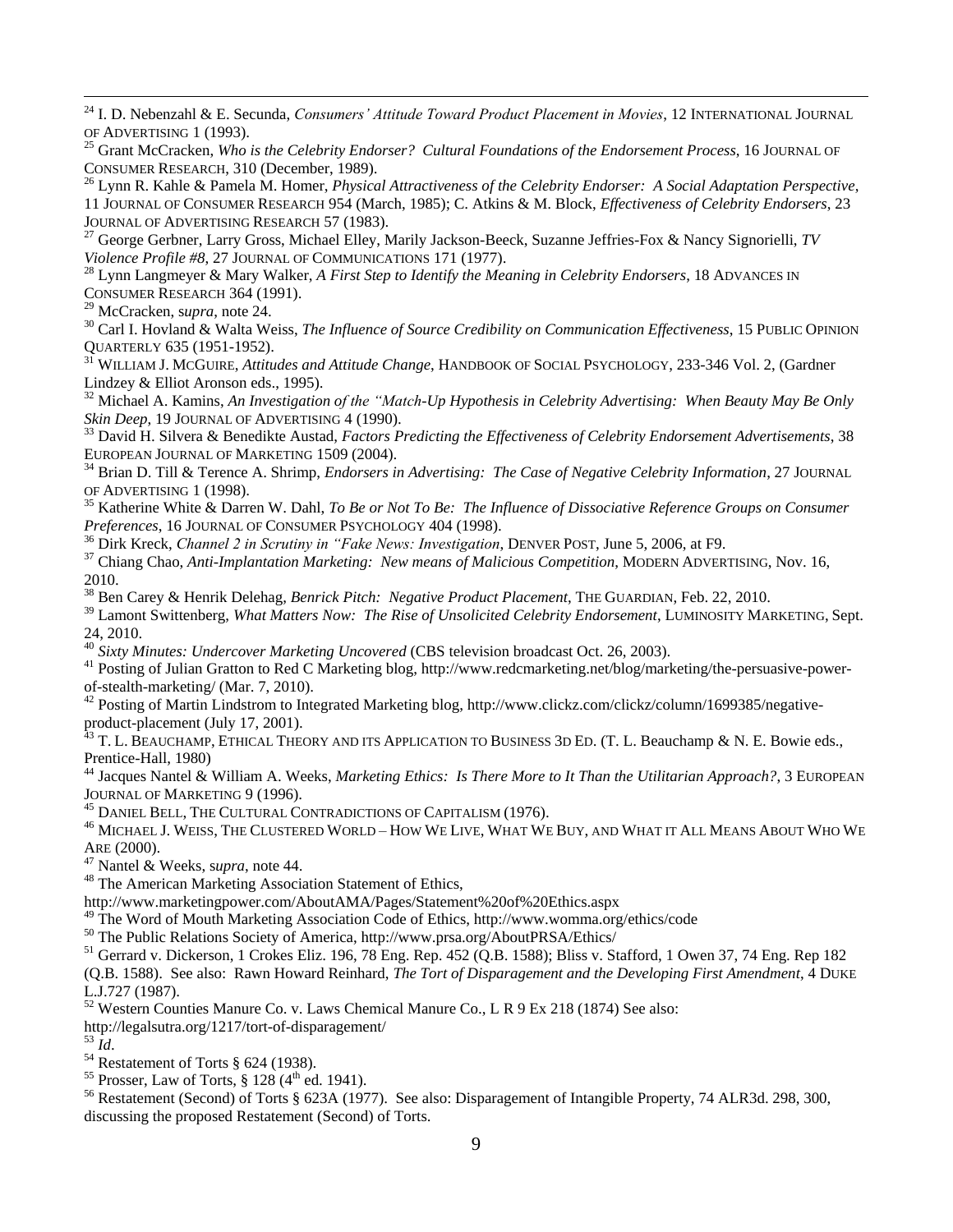<sup>57</sup> Disparagement defined:

- A statement is disparaging if it is understood to cast doubt upon the quality of another's land, chattels or intangible things, or upon the existence or extent of his property in them, and
- (a) the publisher intends the statement to cast doubt, or
- (b) the recipient's understanding of it as casting the doubt was reasonable.

<sup>58</sup> *See* Fillmore v. Maricopa Water Processing Sys., 120 P.3d 697, 703 (Ariz. Ct. App. 2005) (quoting from RODNEY A.

- SMOLLA, 2 LAW OF DEFAMATION § 11:34, at 11-44).
- <sup>59</sup> 919 F. Supp. 756, 1996 WL 134310, (D.N.J. 1996).
- <sup>60</sup> 120 P.3d 697 (Ariz. Ct. App. 2005)
- <sup>61</sup> 544 F. Supp. 2d 901 citing Fillmore v. Maricopa Water Processing Sys., at 703.

<sup>62</sup> Golden N. Airways v. Tanana Publishing Co., 218 F.2d 612, 624, 15 Alaska 303 (9th Cir. 1954). *See also* Fillmore v.

- Maricopa Water Processing Sys., 120 P.3d 697, 705 (Ariz. Ct. App. 2005).
- <sup>63</sup> Texas Beef Group v. Winfrey, 11 F. Supp. 2d 858, 864(D. Tex. 1998).
- <sup>64</sup> Santa Clara County v. S. Pac. R.R. Co., 118 U.S. 394 (1886).
- <sup>65</sup> 376 U.S. 254, 11 L. Ed. 2d 686, 84 S. Ct. 710 (1964).
- <sup>66</sup> Quantum Electronics Corporation v. Consumers Union Of United States, Inc., 181 F. Supp. 753 (1995).

Citing Flotech, Inc. v. E.I. Du Pont de Nemours & Co., 814 F.2d 775, 777 n.1 (1st Cir. 1987)

<sup>67</sup> 466 U.S. 485 (1984).

<sup>68</sup> *Id*.

 $\overline{a}$ 

<sup>69</sup> Coronado Development Corp. v. Milliken, 175 Misc. 1, 22 NYS2d 670 (1940).

 $70$  The Institute takes no position (emphasis added) on the question of:

(1) Whether, instead of showing the publisher's knowledge or reckless disregard of the falsity of the statement, in clause (b), the other may recover by showing that the publisher had either (a) a motive of ill will toward him, or (b) an intent to interfere in an unprivileged manner with his interests: or

(2) Whether either of these alternate bases, if not alone sufficient, would be sufficient by being combined with a showing of negligence regarding the truth or falsity of the statement.

<sup>71</sup> *Id*., citing Highmark, Inc. v. UPMC Health Plan, Inc., 276 F.3d 160, 171 (3d Cir. 2001).

 $^{72}$  4 J. THOMAS MCCARTHY, MCCARTHY ON TRADEMARKS AND UNFAIR COMPETITION § 27:102 (4<sup>th</sup> ed. 2003). "A cause of action for commercial disparagement requires that the disparaging statement about another's product be published."

 $^{73}$  One who publishes an injurious falsehood is subject to liability for harm resulting from its repetition by a third person, if, but only if,

(a) the repetition was authorized or intended by the original publisher, or

(b) the third party was privileged to repeat it, or,

(c) the repetition was reasonably expected.

<sup>74</sup> Fred T. Magaziner, *Corporate Defamation and Product Disparagement: Narrowing the Analogy to Personal Defamation*,75 COLUM. LAW REV.963 (1975).

 $<sup>75</sup>$  (Del. Ch. Feb. 16, 2011) not yet reported.</sup>

<sup>76</sup> *Id.*, citing: BLACK'S LAW DICTIONARY 354 (5th ed. 1979) (citing Twin Coach Co. v. Chance Vought Aircraft Inc., 163 A.2d 278, 286 (Del. Super. 1960)).

<sup>77</sup> *Id.*, citing: CORBIN ON CONTRACTS § 56.6 at 105-06 (2005); 24 WILLISTON ON CONTRACTS § 64:12 (4<sup>th</sup> ed. 2010).

<sup>78</sup> Waste Distillation Technology, Inc. v. Blasland & Bouck Engineers, P.C., 136 A.D.2d 633, 633, 523 N.Y.S.2d 875, 876 (2d Dep't 1988).

 $79$  441 F. Supp. 2d 695 (2006).

<sup>80</sup> Castrol v. Pennzoil, 987 F. 2d. 939, 943 (3d Cir. 1993). Quoting Sandoz Pharm. Corp. v. Richardson-Vicks, Inc. 902 F.2d. 222, 226 ( 3d Cir. 1990).

<sup>81</sup> 19 F.3d 125, 129 (3d Cir. 1994).

<sup>82</sup> *Id*., at 129-130.

<sup>83</sup> Sonia K. Katyal, *Stealth Marketing and Antibranding: The Love that Dare Not Speak Its Name*, 58 BUFFALO L. REV. 795, 804.

<sup>84</sup> *Id*., citing Devin R. Desai & Sandra L Reirson, *Confronting the Genericism Conundrum*, 28 Cardozo L. Rev. 1789, 1794-

97 (2007); Steve Hartman, *Brand Equity Impairment-The Meaning of Dilution*, 87 Trademark Rep. 418, 419-22 (1997).

 $85 \text{ }\frac{\text{8}}{\text{}}$  1125. False designations of origin, false descriptions, and dilution forbidden

(a) Any person who, on or in connection with any goods or services, or any container for goods, uses in commerce ay word, term, name, symbol, or device, or any combination thereof, or any false designation of origin, false or misleading description of fact, or false or misleading representation of fact, which –